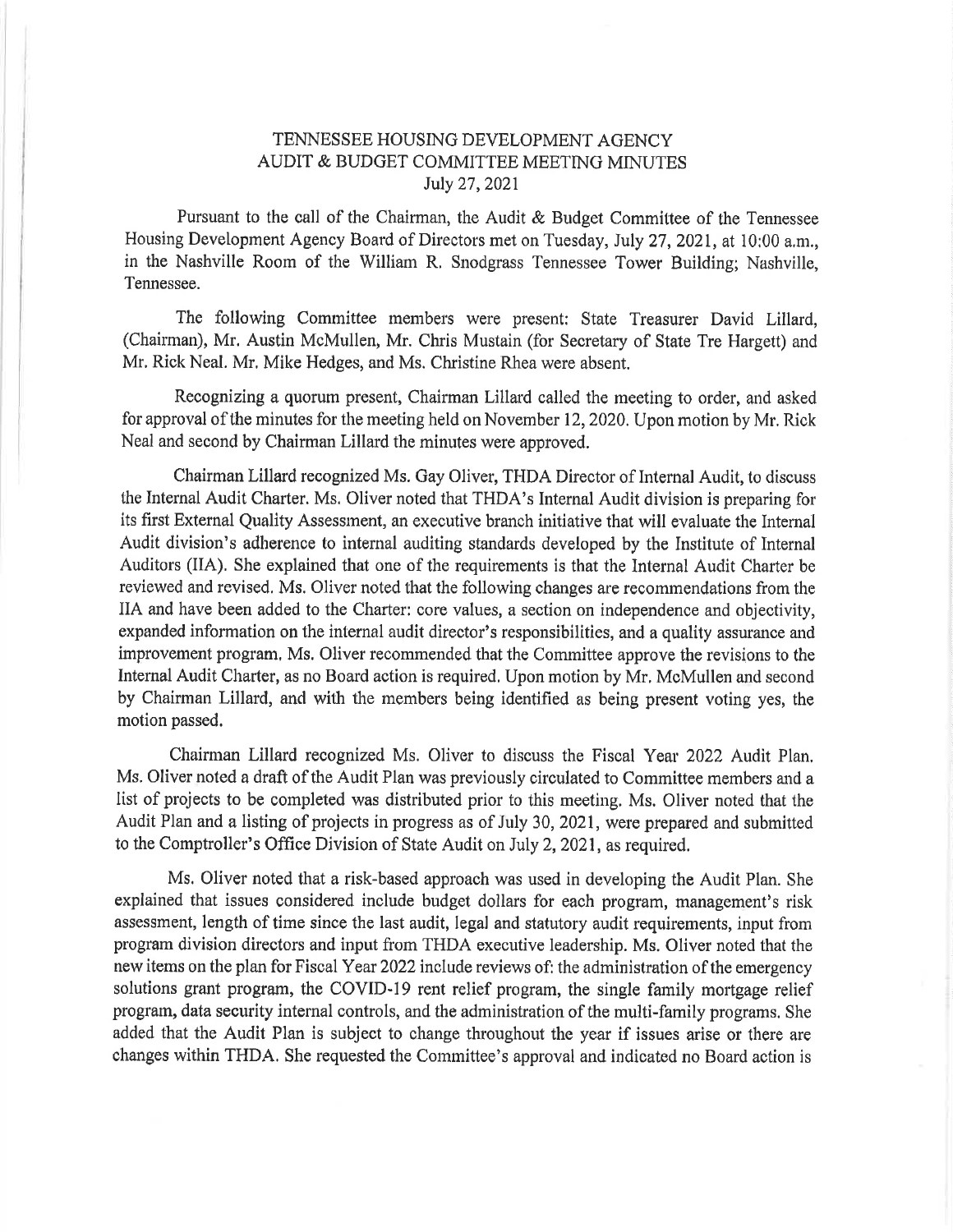required. Upon motion by Chairman Lillard, second by Mr. McMullen, and Audit Plan was approved by all members identified as being present voting yes.

Chairman Lillard recognized Mr, Trent Ridley, Chief Financial Oflicer, to present the Financial Status Update for Fiscal Yeat 2021, Mr. Ridley referenced the memorandum included in the Board packet. He noted that THDA operating income is projected to be approximately \$19.5 million, an increase of \$2.9 million when compared to Fiscal Year 2020's operating income of \$16,6, and the highest in more than a decade. He explained that the variance is primarily driven by the record number of mortgage loan prepayments due to extremely low interest rates. He added that as prepayments increased, bonds were called in order to minimize interest rates.

Mr. Ridley noted that the Accounting Division is in the process of closing THDA books for fiscal year 2021, and he will submit a complete report at the next Committee meeting.

With no other issues or reports to be presented, Chairman Lillard adjourned the meeting.

Respectfully submitted,

athelyn Oliver

Gathelyn Director of Internal Audit

Approved this  $28^{th}$  day of September, 2021.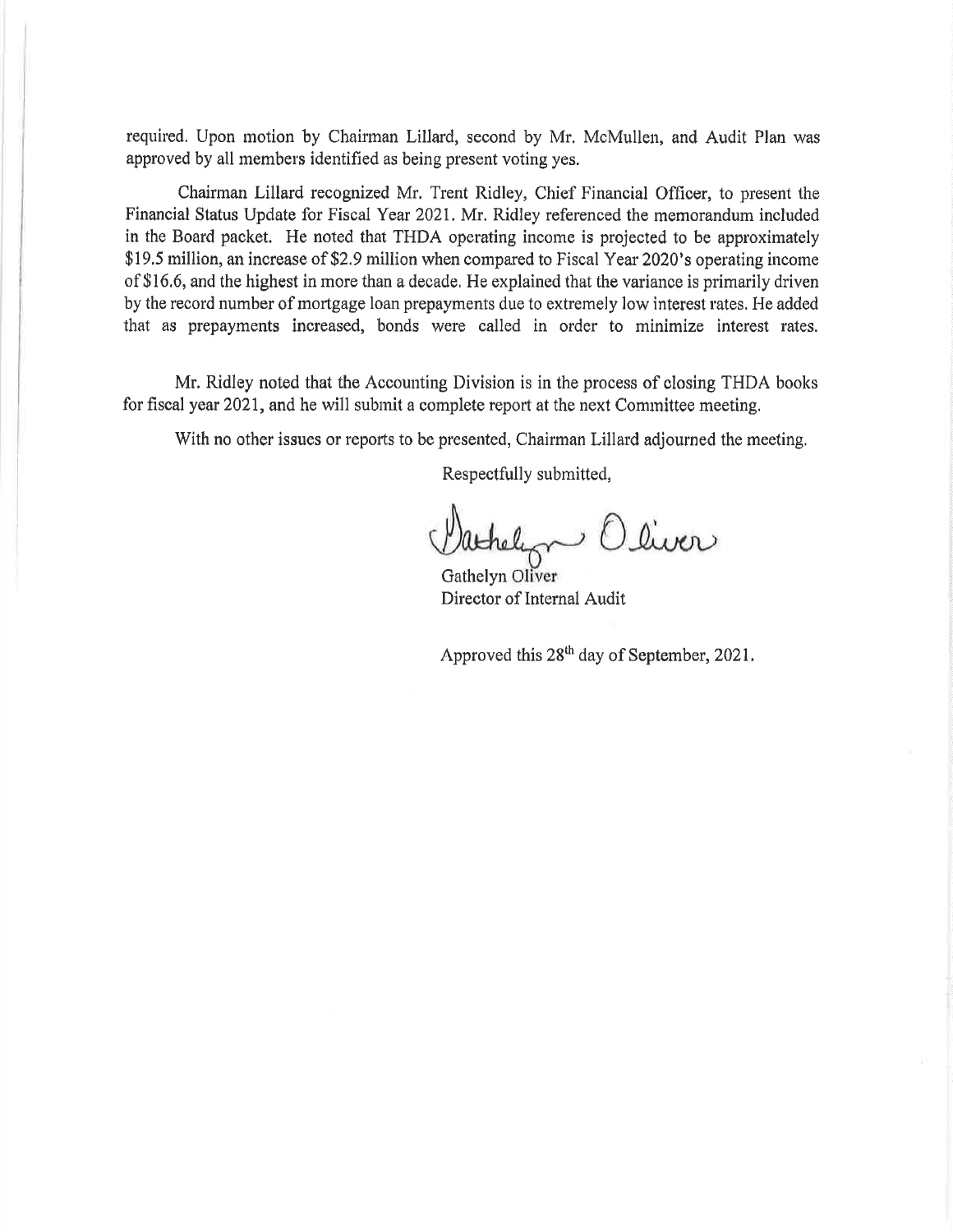## TENNESSEE HOUSING DEVELOPMENT AGENCY BOND FINANCE COMMITTEE MEETING MINUTES Iuly 27,2021

Pursuant to the call of the Chairman, the Bond Finance Committee of the Tennessee Housing Development Agency Board of Directors (the "Committee") met on Tuesday, July 27, 2021, at 10:10 A.M, at the William R. Snodgrass Tennessee Tower in the Nashville Room, Nashville, Tennessee.

The following Committee members were present: Rick Neal (for Chair Mike Hedges); Chris Mustain (for Secretary of State Tre Hargett); Treasurer David Lillard; Comptroller Jason Mumpower; and Doree Hicks (for Commissioner of Finance & Administration Butch Eley); Also, other Board Members present were: Joann Massey; Mathew McGauley; Erin Menick; Katie Armstrong; John K. Snodderly; and Austin McMullen.

Recognizing a quorum present, in the absence of Chair Hedges, Comptroller Mumpower called the meeting to order atl0:10 a.m. Central Time. For the first order of business, Comptroller Mumpower called for consideration and approval of the May 25,2021 Bond Finance Committee Meeting Minutes,

Upon motion by Treasurer Lillard, second by Comptroller Mumpower, and with all members identified as present voting "yes", the motion carried to approve the May 25,2021, minutes,

Comptroller Mumpower indicated the next item for consideration was the Issue 2021-2 Plan of financing. Bruce Balcom, THDA Chief Legal Counsel, presented the following document that was circulated for the Committee's consideration:

Memo from Bruce Balcom, dated July 6, 2021, recommending an approval of the amended schedule of financing for Issue 2021-2. I

Upon motion by Chris Mustain, second by Treasurer Lillard, and with all members identified as present voting "yes", the motion carried.

Comptroller Mumpower indicated the next item for consideration was the CSG Contract extension. Bruce Baloom, THDA Chief Legal Counsel, presented the following document that was circulated for the Committee's consideration:

Memo from Bruce Balcom, dated July 6, 2021, recommending approval for THDA to exercise its option to extend the current contract with CSG Financial Advisors for an additional 12 months to December 3I,2022.

Upon motion by Treasurer Lillard, second by Comptroller Mumpower, and with all members identified as present voting "yes", the motion carried to recommend and approve the contract extension with CSG Financial Advisors for an additional 12 months to the Board of Directors.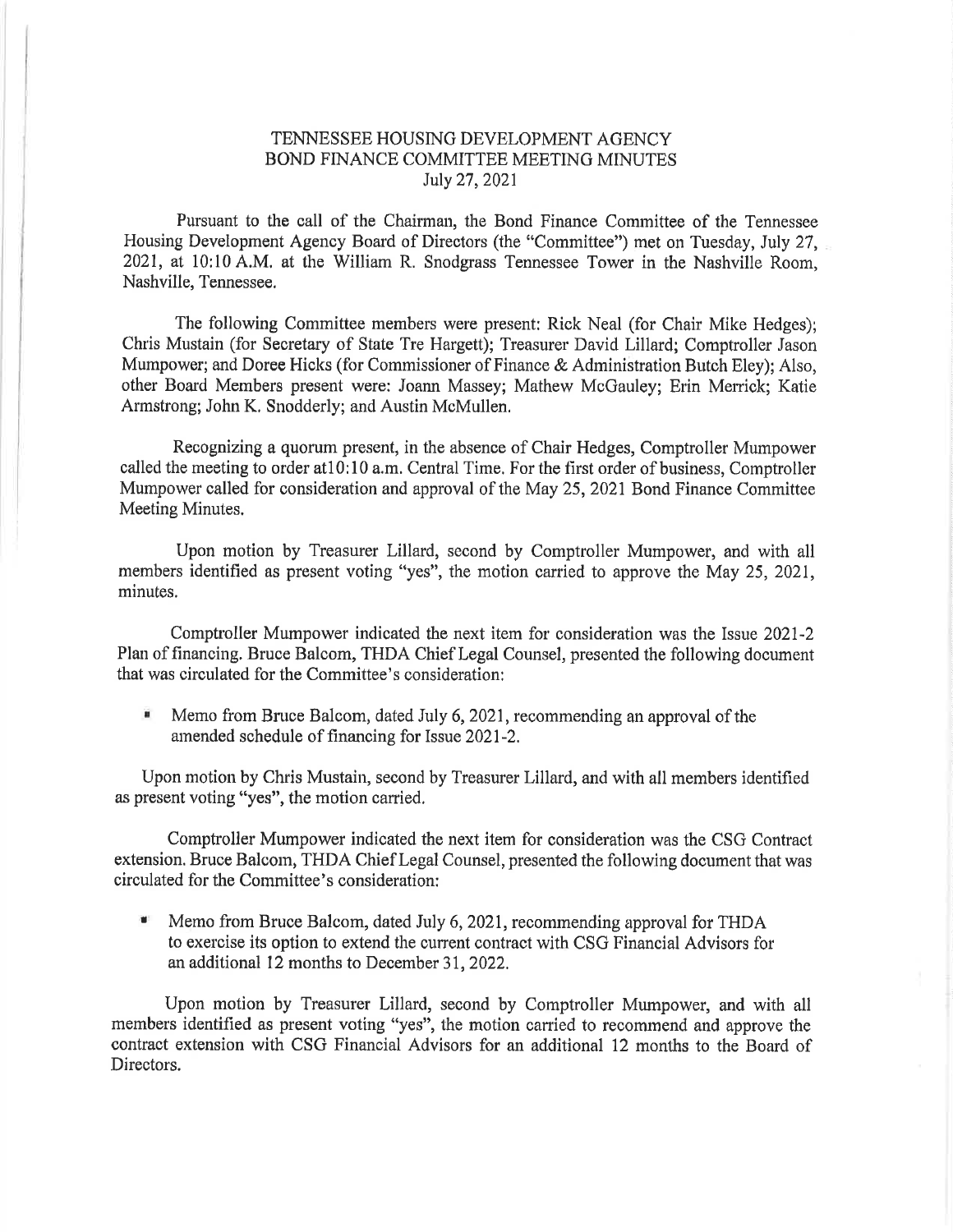Comptroller Mumpower indicated the next item for consideration was the Single-Family Private Activity Bond Authority to set the target figure of \$189 million for the amount of bond authority to be carried forward at year-end for future use. The Single- Family Activity Bond authority proposed modifrcation was presented by THDA Executive Director Ralph Perey. Bruce Balcom, THDA Chief Legal Counsel, provided the following documents that were circulated for the Committee's consideration:

- Memo from Bruce Balcom, dated July 6,2021, recommending approval for THDA to adjust the amount of bond authority to be carried forward at year end be reduced from the original projection of \$300 million target amount set by the Committee in Jannary of 2021, The new amount of \$189 million of bond authority will be carried forward for future use. ii
- $\pmb{u}$ A request to allocate more bond authority for the multifamily programs in the next oalendar year,

Upon motion by Comptroller Mumpower, second by Treasurer Lillard, and with all members identified as present voting "yes", the motion carried to recommend and approve the new target figure of \$189 million to be carried forward at year end and a larger allocation of bond authority allocated to multifamily bond authority to the Board of Directors.

There being no further business, Comptroller Mumpower adjourned the meeting at 10:25 A.M.

Respectfully submitted,

Sarden Umpson

Sandi Thompson, Assistant Secretary Approved this 28th day of September, 2021.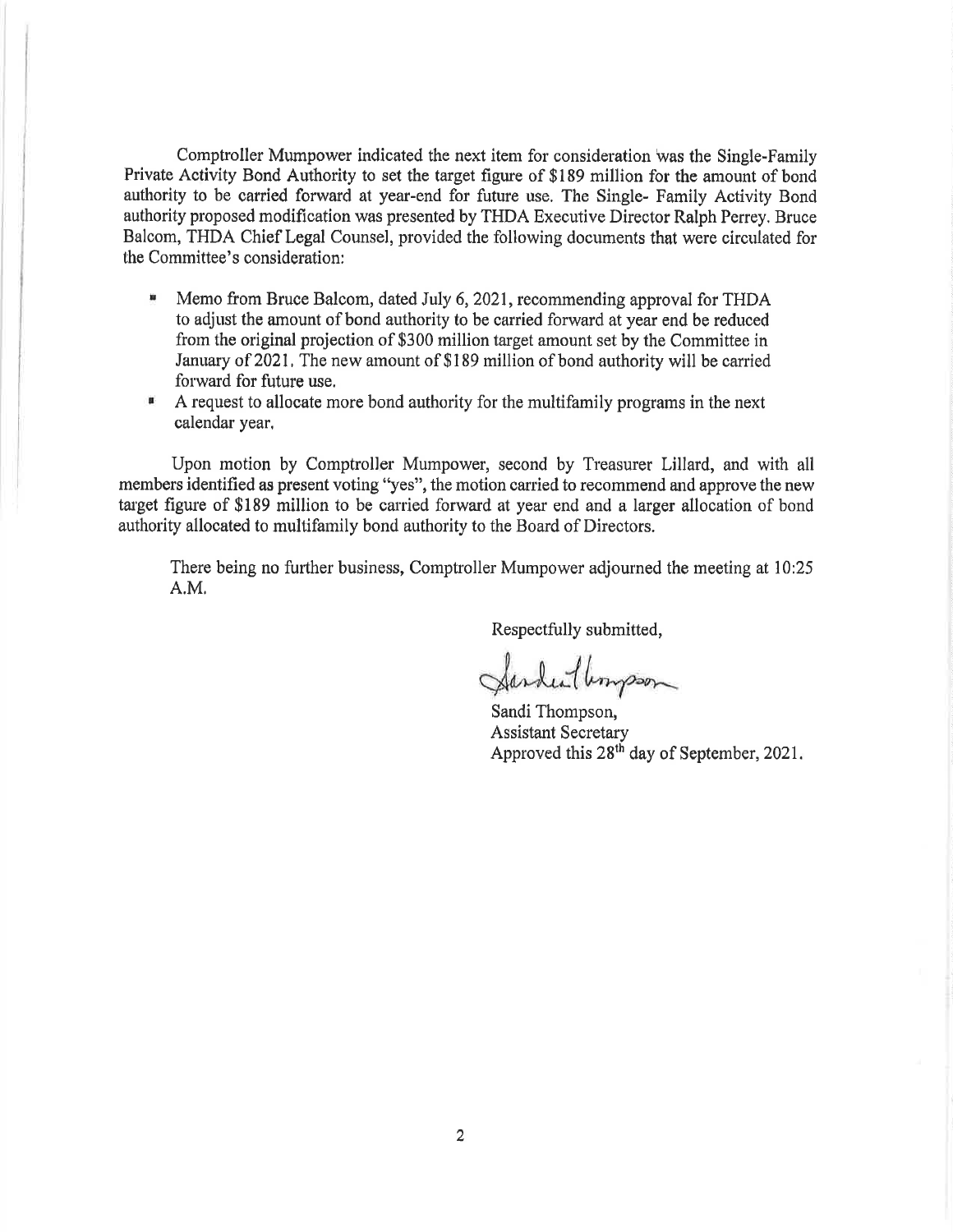#### TENNESSEE HOUSING DEVELOPMENT AGENCY GRANTS COMMITTEE MEETING MINUTES July 29,2021

Pursuant to the call of the Chairman, the Grants Committee (the "Committee") of the Tennessee Housing Development Agency (THDA) Board of Directors (the "Board") met in regular session on Tuesday, July 27, 2021, at 10:20 a.m. The following Committee members were present: Austin McMullen (Chair), Tre Hargett (Secretary of Treasury), Rick Neal, Katie Armstrong (for Comptroller Jason Mumpower), and Chris Mustain.

Recognizing a quorum present, Chair McMullen called the Committee meeting to order and called for consideration of the January 19,2021, Grants Committee meeting minutes. Upon motion by Mr. Neal, second by Ms. Armstrong, and a vote with all members identified as present voting "yes," the motion was adopted and the minutes were approved,

Chair McMullen oalled for consideration of adopting the COVID-l9 Rental Housing Development Subsidy Program Description and recognized Don Watt, Chief Program Officer, Mr. Watt referenced his memorandum dated July 6, 2021, describing how COVID-19 has caused unprecedented spikes in building material costs and, disruptions in the supply chain resulting in a continued upward pressure on prices. THDA made a request to the Governor's Office for an allocation of the federal funds through the American Rescue Plan Act to assist rental housing owners address financial impacts, adding that if an allocation is received, funds will be used to provide subsidies to affordable rental developments that THDA has supported with an assignment of Housing Tax Credits, as well as rental housing developments that THDA has supported with grants from the Tennessee Housing Trust Fund or the National Housing Trust Fund. Mr. Watt recommended that the Board adopt the COVID-I9 Rental Housing Development Subsidy Program Description as amended, authorize the Executive Director or designee to award funds for applications received and determined eligible for funding, and allow staff to make programmatic changes, as deemed necessary and appropriate, as approved by the Executive Director, or as required by the federal funding source from which a program allocation to THDA is made.

With no questions raised or discussion opened, upon motion by Mr. Mustain, second by Mr. Neal, and a vote with all members identified as present voting "yes," motion camied and the motion was adopted.

Chair McMullen next called for consideration of the 2021 HOME Program Description - Homeownership Development and recognized Ms. Cynthia Peraza, Director of Community Programs. Ms. Peraza referenced her memorandum dated July 6, 2021, regarding THDA setting aside \$5 million in HOME funds to implement the Homeownership Development Program Description to encourage the construction of affordable housing for sale to low and moderate income households. Ms. Peraza further stated that this program description will open the HOME funding to all eligible nonprofit housing developers, Recommendation is being made to the Board to adopt the proposed 2021 HOME Program Description for Homeownership Development ("Program Description"), to authorize the Executive Director or a designee to award 2021 HOME funds to applicants for applications scored by staff, and to allow staff to make minor programmatic changes, as deemed necessaxy and appropriate, as approved by the Executive Director, or as required by HUD,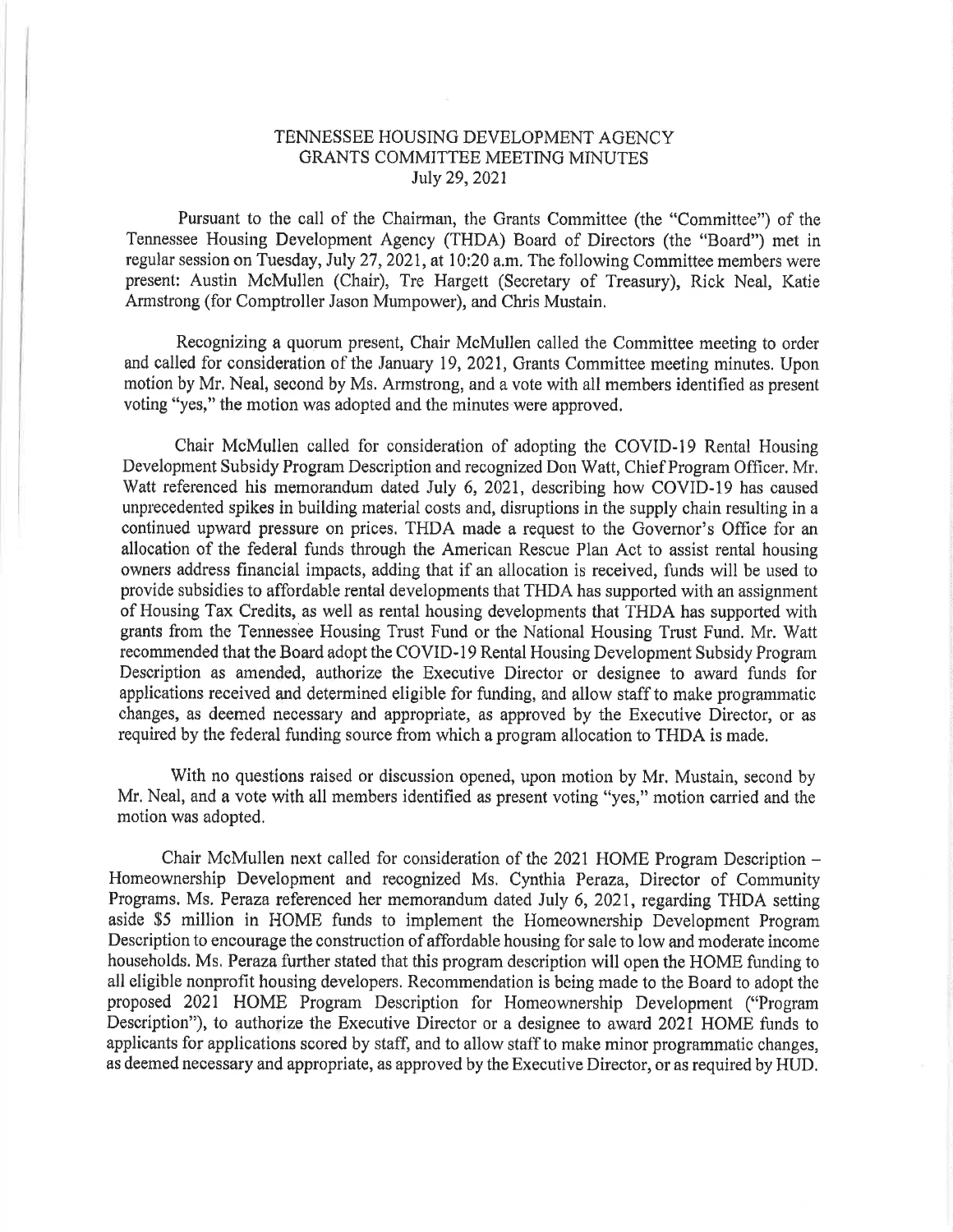With no questions raised or discussion opened, upon motion by Mr. Neal, second by Mr. Mustain, and a vote with all members identified as present voting "yes," motion carried and the motion was adopted,

Chair McMullen next called for sonsideration of the 2022 Low Income Home Energy Assistance Program (LIHEAP), and again recognized Ms. Peraza. Ms. Peraza referenced her memorandum dated June 30,2021, requesting Board and Committee approval for TFIDA to submit an application to the U.S. Department of Health and Human Services (HHS) for the LIHEAP Program Year 2022 funds subject to review by the Board Chair, the Committee Chair, and THDA's Executive Director of any further material changes prior to submission.

With no questions raised or discussion opened, upon a motion by Mr. Neal, second by Mr. Mustain, and a vote with all members identified as present voting "yes," motion carried and the motion was adopted.

Chair McMullen next called for consideration of the 2017 HOME Program Extension Request for the City of Gatlinburg, and again recognized Ms. Peraza. Ms. Peraza referenced her memorandum dated June 21, 2021, recommending authorization to extend the 2017 HOME Program Grant contract for the City of Gatlinburg for a period of l2-months, changing their contract end date from June 30, 2021 to June 30, 2022, due to the natural disaster Sevier County experienced in 2016 compounded by delays resulting from COVID-i9.

With no questions raised or discussion opened, upon a motion by Mr. Neal, second by Ms. Armstrong, and a vote with all members identified as present voting "yes," motion carried and the motion was adopted,

With no further business, upon a motion by Mr. Mustain, second by Mr. Neal, the meeting was adjourned at 10:33 a.m.

Respectfully submitted,

Ralph M. Perrey Executive Director

Approved the 28th day of September, 2021.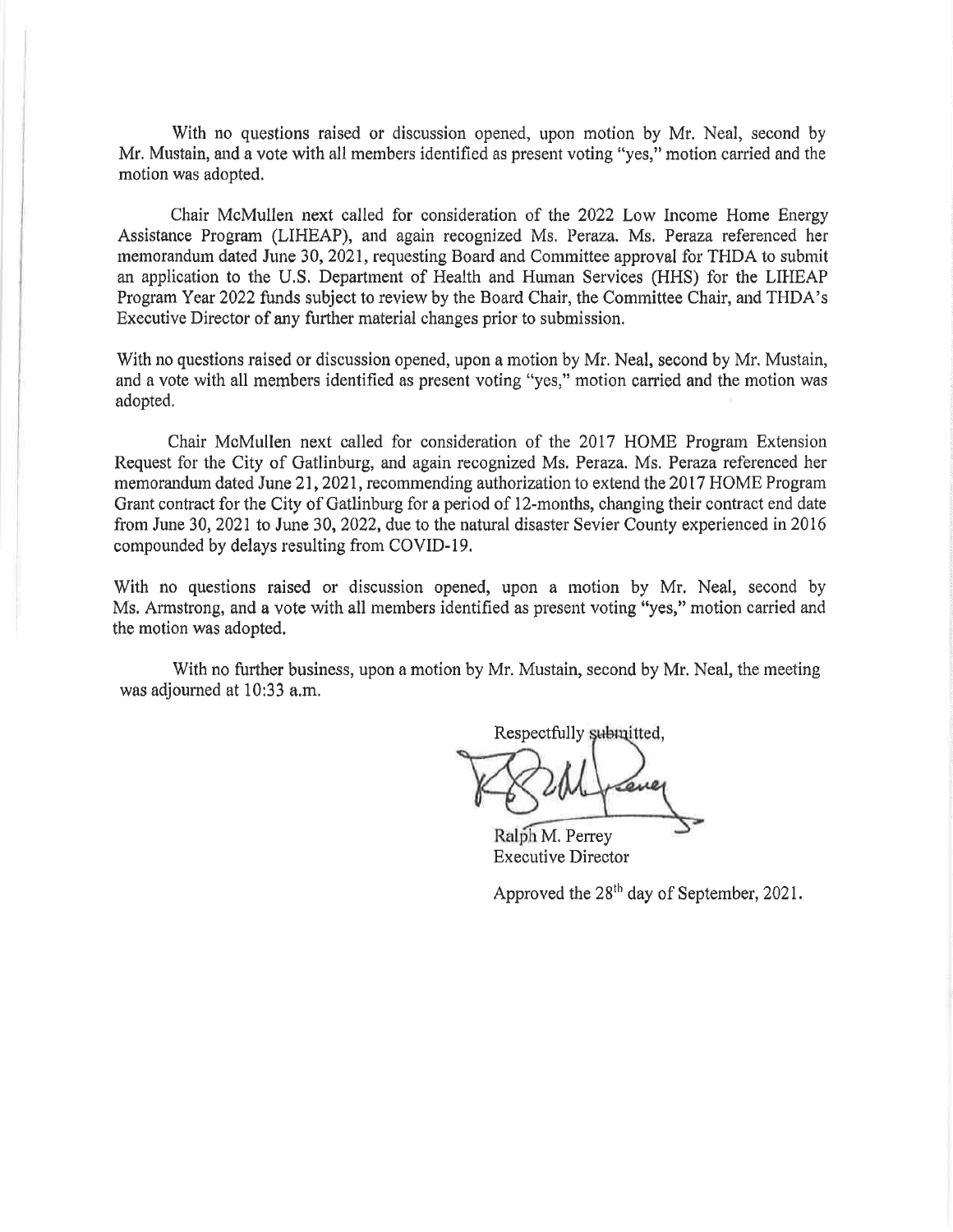## TENNESSEE HOUSING DEVELOPMENT AGENCY LENDING COMMITTEE MEETING MINUTES July 27,2021

Pursuant to the call of the Chairman, the Lending Committee (the "Committee") of the Tennessee Housing Development Agency ("THDA") Board of Directors (the "Board") met in regular session on Tuesday, July 27, 2021, at 10:32 a.m., in the Nashville room of the William R. Snodgrass Tennessee Tower Building.

The following Committee members were present; Matt McGauley (Chair), Erin Merrick, Rick Neal, and Doree Hicks for Commissioner of Finance and Administration, Commissioner Butch Eley.

Chair McGauley called the Committee meeting to order.

Chair McGauley called for consideration of the minutes from the January 19, 2021, motion by Ms. Merrick, second by Mr. Neal, and with all Committee members identified as present voting yes, the referenced minutes were approved.

Chair McGauley called on Lindsay Hall, THDA Single Family Programs COO, to present on the Homeowners Assistance Fund. Referring to her memo dated July 6,2021, Mrs. Hall asked the board to approve THDA to administer HAF funds on behalf of the State of Tennessee as assigned by Governor Lee to those eligible homeowners experiencing a financial hardship related to the COVID-19 pandemic. Motion to approve by Mr. Neal, second by Ms. Hicks, and with all Committee members identified as present voting yes, THDA's request to administer HAF funds was approved.

Refening to her memo dated July 6,2021, Lindsay Hall, THDA Single Family Programs COO, also recommended the increase of Acquisition Cost Limits in 82 of the 95 counties in Tennessee. Eighty two counties in Tennessee would see an increase of \$50,000 making the maximum acquisition costs \$300,000 in 44 counties and \$350,000 in 38 counties. Motion to approve by Mr. Neal, second by Ms. Merrick, and with all Committee members identified as present voting yes, Acquisition Cost Limit increases were approved.

Lindsay Hall, THDA Single Family Programs COO, then spoke before the Committee on the proposed change to New Start Mortgage Loan Program Max Loan Amounts. Referencing her memo dated July 27,2021, THDA is seeking board approval to raise the max New Start Mortgage Loan amounts to \$200,000 in the middle TN counties of Williamson, Sumner, Davidson, Rutherford, Maury, and Wilson. All other counties will see an increase in their limit to \$140,000. Motion to approve by Mr. Neal, second by Ms. Merrick, and with all Committee members identified as present voting yes, New Start Loan Amount increases were approved.

There being no questions and no further business, Chair McGauley adjourned the meeting.

Respectfully submitted,  ${\cal M}$ Ralph M. Perrey

Executive Director

Approved the  $28<sup>th</sup>$  day of September 2021.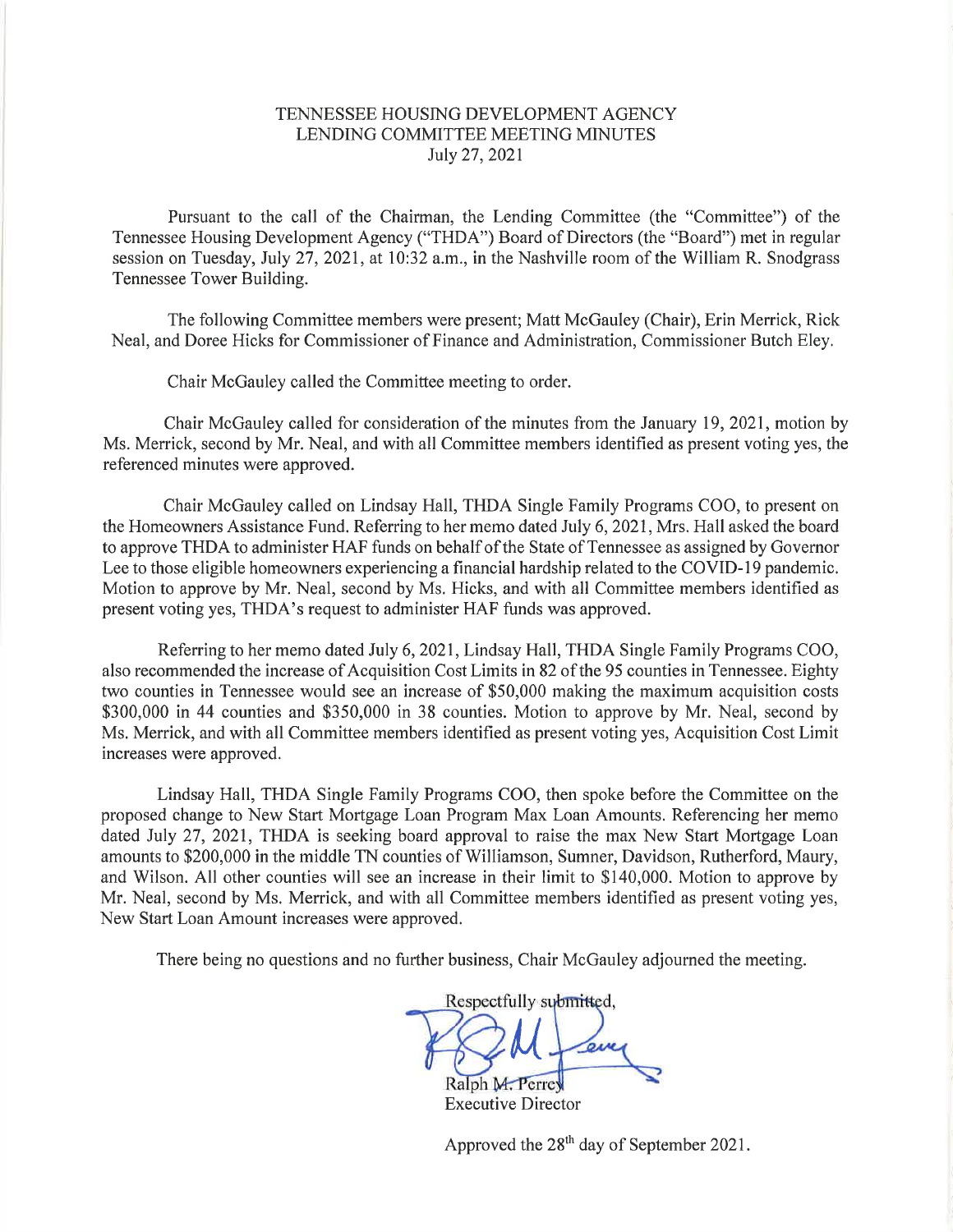#### TENNESSEE HOUSINC DEVELOPMENT ACENCY RENTAL ASSISTANCE COMMITTEE MEETING MINUTES July 27,2021

Pursuant to the call of the Chairman, the Rental Assistance Committee of the Tennessee Housing Development Agency Board of Directors (the "Committee") met in regular session on Tuesday, July 27, 2021, at approximately 10:40 a.m. Central Time in The Nashville Room of the William R, Snodgrass Tennessee Tower Building, Nashville, TN 37243.

Committee members present: John Snodderly (Chair), Erin Merrick; and Rick Neal, Cornmittee members absent: Joann Massey, and Tennion Reed. Other Board members present: Doree Hicks (for Commissioner of Finance & Administration Butch Eley); State Treasurer, David Lillard: Matt McGauley; and Austin McMullen (for Secretary of State Tre Hargett).

Seeing a quorum present, Chair Snodderly called the Committee meeting to order and called for consideration of the previously circulated January 21, 2021 Committee meeting minutes. Upon a motion by Mr, Neal, second by Ms. Merick, the meeting minutes were approved by all members present voting "Yes"

Chair Snodderly recognized the Director of Rental Assistance, Jeboria Scott, who reviewed the proposed grant of 325 vouchers, awarded to THDA, under the Emergency Housing Voucher (EHV) Grant, as part of the American Recovery Act. The staff recommendation for Board approval included how THDA will partner with continuum of care organizations to provide supportive services to eligible households through a coordinated intake process. Director Scott also requested approval of the single chapter amendment to the Housing Choice Voucher (HCV) Administrative Plan which now includes EHV policy.

Chainnan Snodderly called on the Committee to consider these staff recommendations. Upon a motion by Mr. Neal, and a second by Ms. Merick, the motion was approved with all members identified as present voting "yes".

Chair Snodderly called the committee's attention to the staff recommendation to authorize THDA to exit its contract with the U.S Department of Housing and Urban Development (HUD) that provides Performance Based Contrast Administration (PBCA) services of its assigned portfolio at the expiration of the current contract on January 31, 2022.

Chairman Snodderly called the Committee to consider the staff recommendation. Upon a motion by Mr. Neal and a second by Ms. Merrick, the motion was approved with all members identified as present voting "yes".

There being no further business, the meeting was adjourned by Chair Snodderly.

pectfully submitted. Perre.

**Executive Director** 

Approved this 28<sup>th</sup> day of September, 2021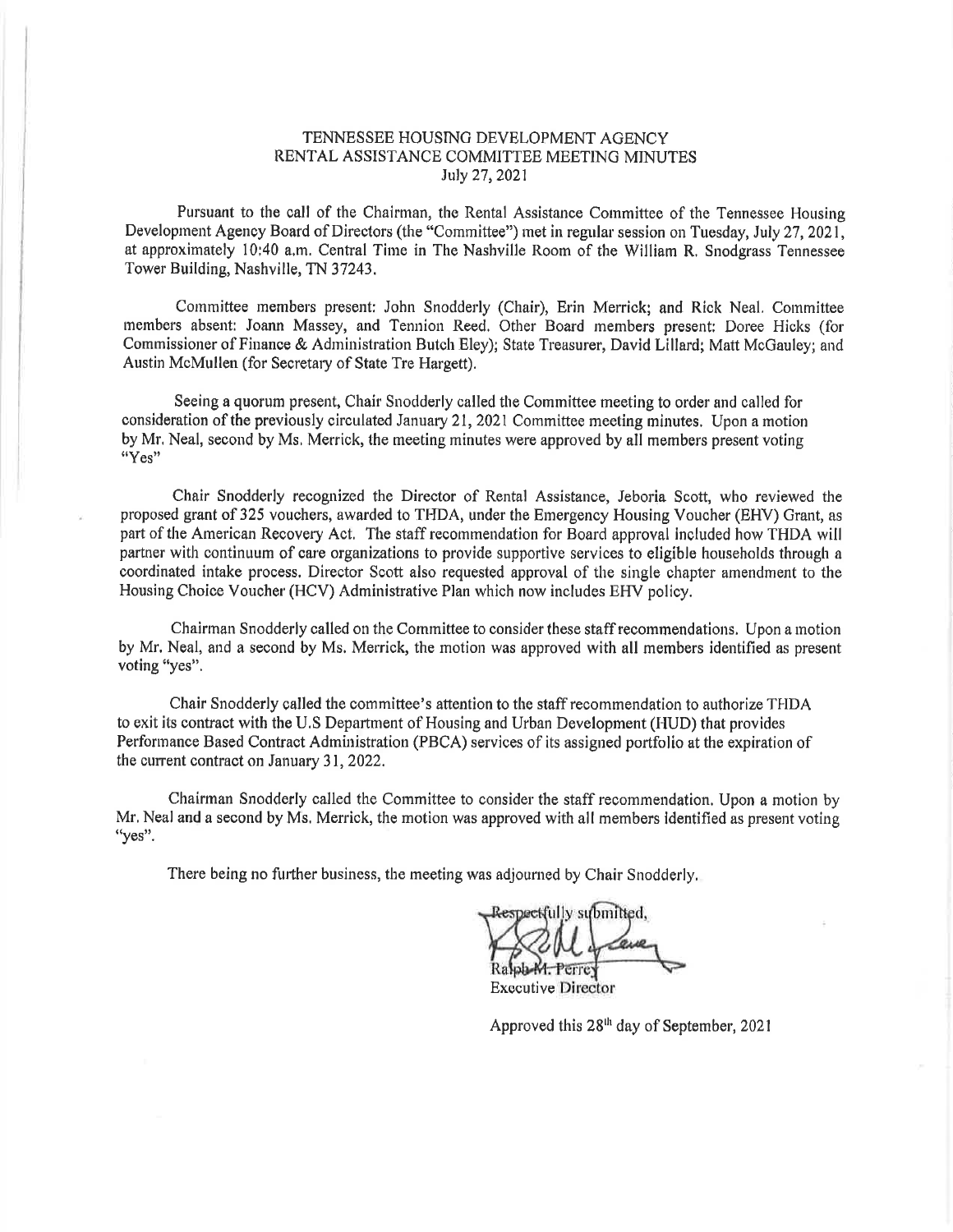## TENNESSEE HOUSING DEVELOPMENT AGENCY TAX CREDIT COMMITTEE MEETING MINUTES Iuly 27,2021

Pursuant to the call of the Chairman, the Tax Credit Committee of the Tennessee Housing Development Agency Board of Directors (the "Committee") met in regular session on Tuesday, July 27,2021, at approximately l0:50 a.m. Central Time in The Nashville Room of the William R. Snodgrass Tennessee Tower Building, Nashville, TN 32243.

The following Committee members were present: John Snodderly (Chair), Doree Hicks (for Commissioner of Finance & Administration Butch Eley), Chris Mustain (for Secretary of State Tre Hargett), State Treasurer David Lillard, Matt McGauley, and Erin Merrick, Absent were Mike Hedges; and Joann Massey.

Seeing a quorum present, Chair Snodderly called the Committee meeting to order and called for consideration of the previously circulated May 25, 2021 Committee meeting minutes. Upon a motion by Mr, McGauley, second by Treasurer Lillard, the meeting minutes were approved by all members present voting "yes".

Chair Snodderly recognized Josie Kotsioris, Director of Multifamily Programs, for a brief description pertaining to the proposed -increase to THDA Private Activity Volume Cap available as 2021 Multifamily Tax-Exempt Bond Authority.

Ms. Kotsioris informed the committee that THDA received additional bond allocation in March 2021 making \$375 million dollarsavailable in authority for multifamily bond financed developments. Applications received totaled over \$400 million. THDA received notification of the availability of an additional \$189 million in bond allocation authority. THDA will use the additional mid year allocation to cover gaps created by COVID-related construction cost increases and to address 50% test requirements of existing multifamily bond transastions, THDA will apply these funds first to projects with firm commitments, then to projects in our pipeline within THOMAS.

Chairman Snodderly called on the Committee to consider the staff recommendation that the \$189 million dollars of additional bond allocation be used for multifamily properties. Upon <sup>a</sup> motion by Treasurer Lillard, and a second by Mr. McGauley, the motion was approved by all members identified as present voting "yes".

Chair Snodderly called on the Committee to consider the staff recommendation to approve the COVID-I9 Rental Housing Development Subsidy Program Description which was presented earlier by Don Watt during the Grants Committee. Upon a motion by Treasurer Lillard, and <sup>a</sup> second by Mr. McGauley, the motion was to approve the request with all members identified as present voting "yes" except for Doree Hicks (for Commissioner of Finance & Administration Butch Eley), who abstained.

The proposals are posted on our website, and will be refined and included in a draft allocation plan for 2022, which will be presented to the committee for adoption in July.